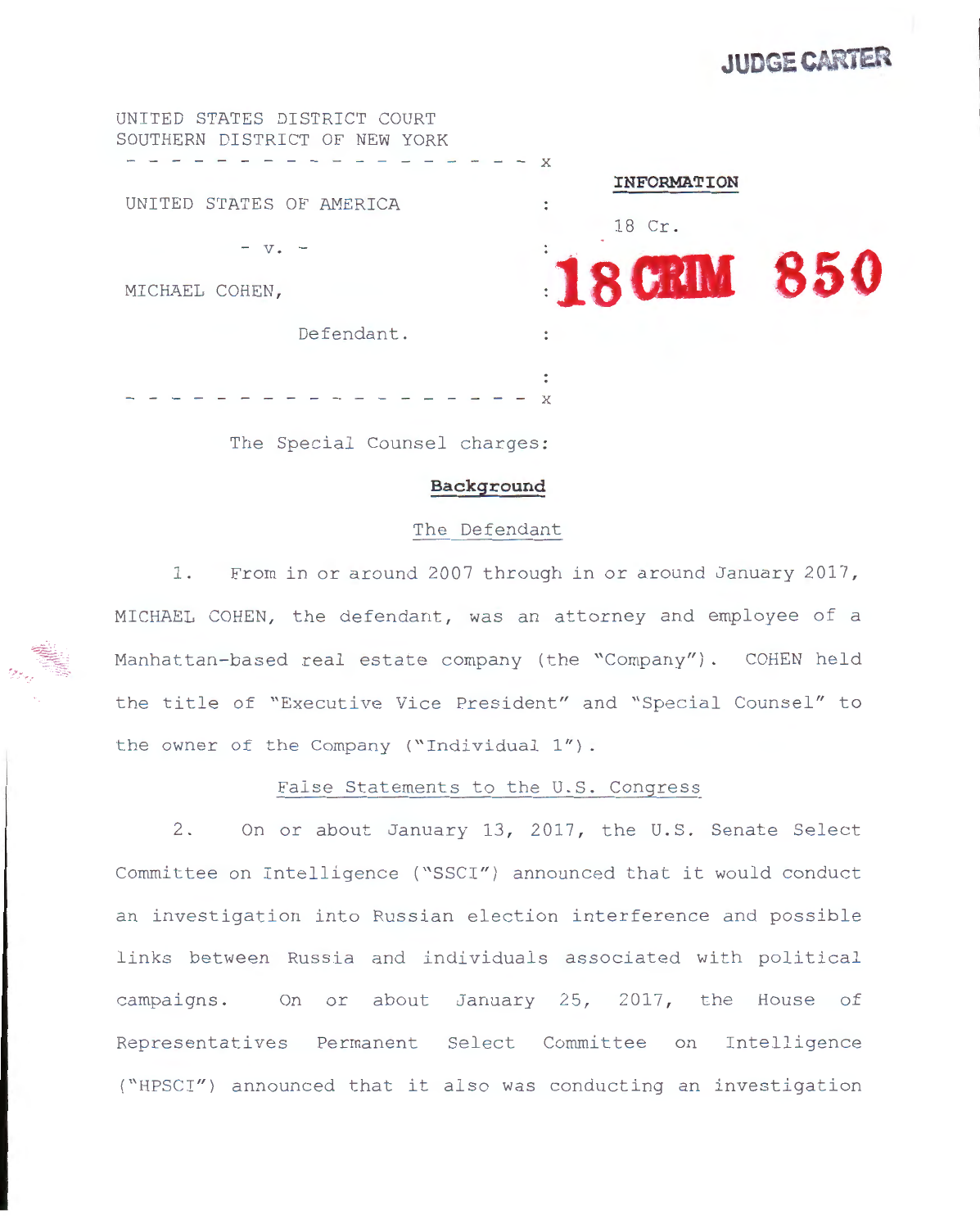into Russian election interference and possible links between Russia and individuals associated with political campaigns .

3. On or about August 28, 2017, COHEN caused a two-page letter to be sent on his behalf to SSCI and HPSCI. The letter addressed his efforts at the Company to pursue a branded property in Moscow, Russia (the "Moscow Project"). COHEN stated the purpose of the letter was "to provide the Committee with additional information regarding the proposal," referring to the Moscow Project .

4. In the letter to SSCI and HPSCI, COHEN knowingly and deliberately made the following false representations:

> a . **The Moscow Project ended in January 201 6 and was not discussed extensively with others in the Company.**  "The proposal was under consideration at the [Company] from September 2015 until the end of January 2016. By the end of January 2016, I determined that the proposal was not feasible for a variety of business reasons and should not be pursued further. Based on my business determinations, the [Company] abandoned the [Moscow Project] proposal. . . . To the best of my knowledge , [Individual l] was never in contact with anyone about this proposal other than me on three occasions . I did not ask or brief [Individual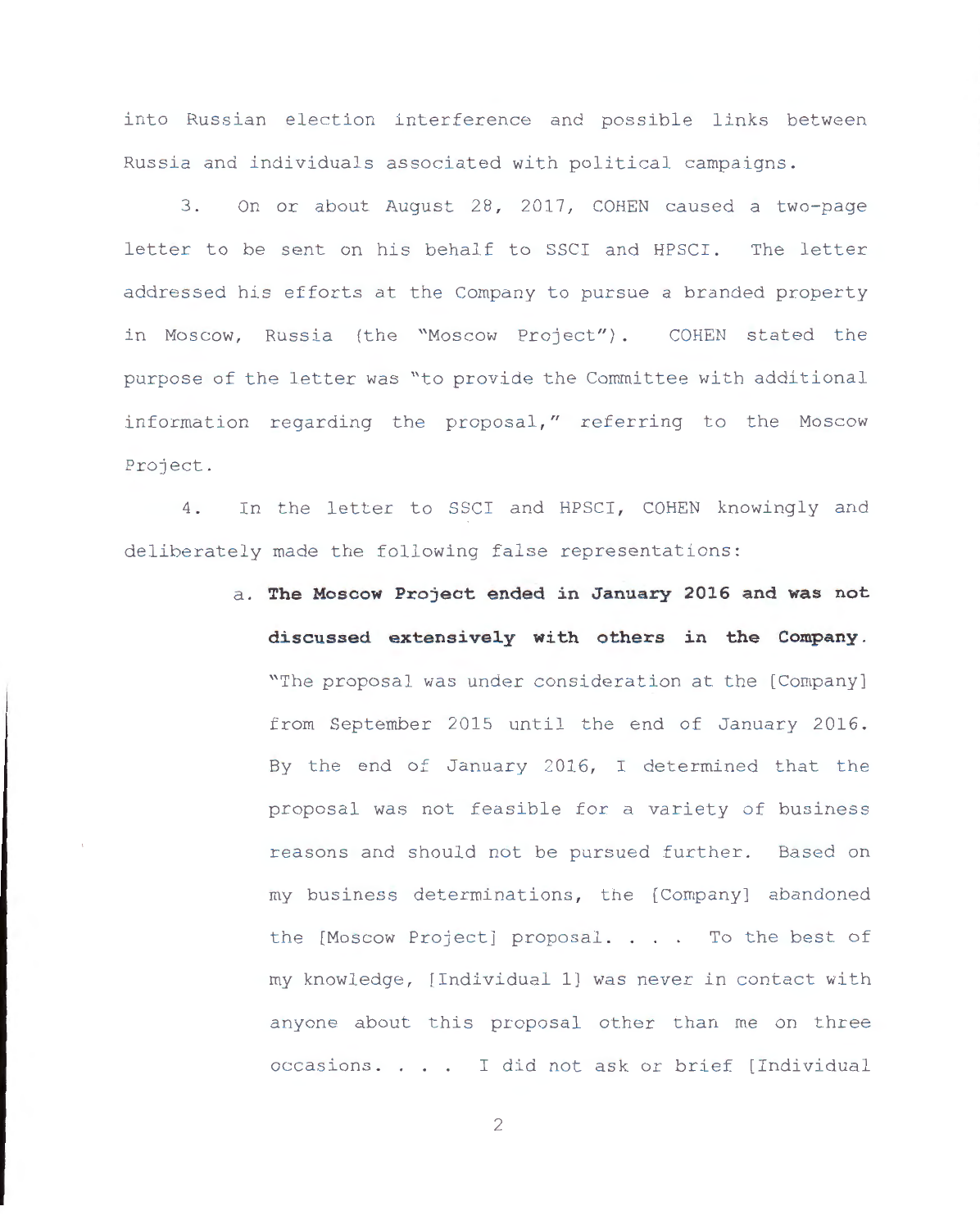1], or any of his family, before I made the decision to terminate further work on the proposal ."

- b . **COHEN never agreed to travel to Russia in connection with the Moscow Project and "never considered" asking Individual 1 to travel for the project.** "I primarily communicated with the Moscow- based development company . . . through a U.S. citizen third-party  $intermediary, [Individual 2].... [Individual 2]$ constantly asked me to travel to Moscow as part of his efforts to push forward the discussion of the proposal . I ultimately determined that the proposal was not feasible and never agreed to make a trip to Russia. . . . Despite overtures by [Individual 2], I never considered asking [Individual l] to travel to Russia in connection with this proposal ."
- c . **COHEN did not recall any Russian government response or contact about the Moscow Project.** " In mid- January 2016 , [Individual 2] suggested that I send an email to [Russian Official l] , the Press Secretary for the President of Russia, since the proposal would require approvals within the Russian government that had not been issued. Those permissions were never provided. I decided to abandon the proposal less than two weeks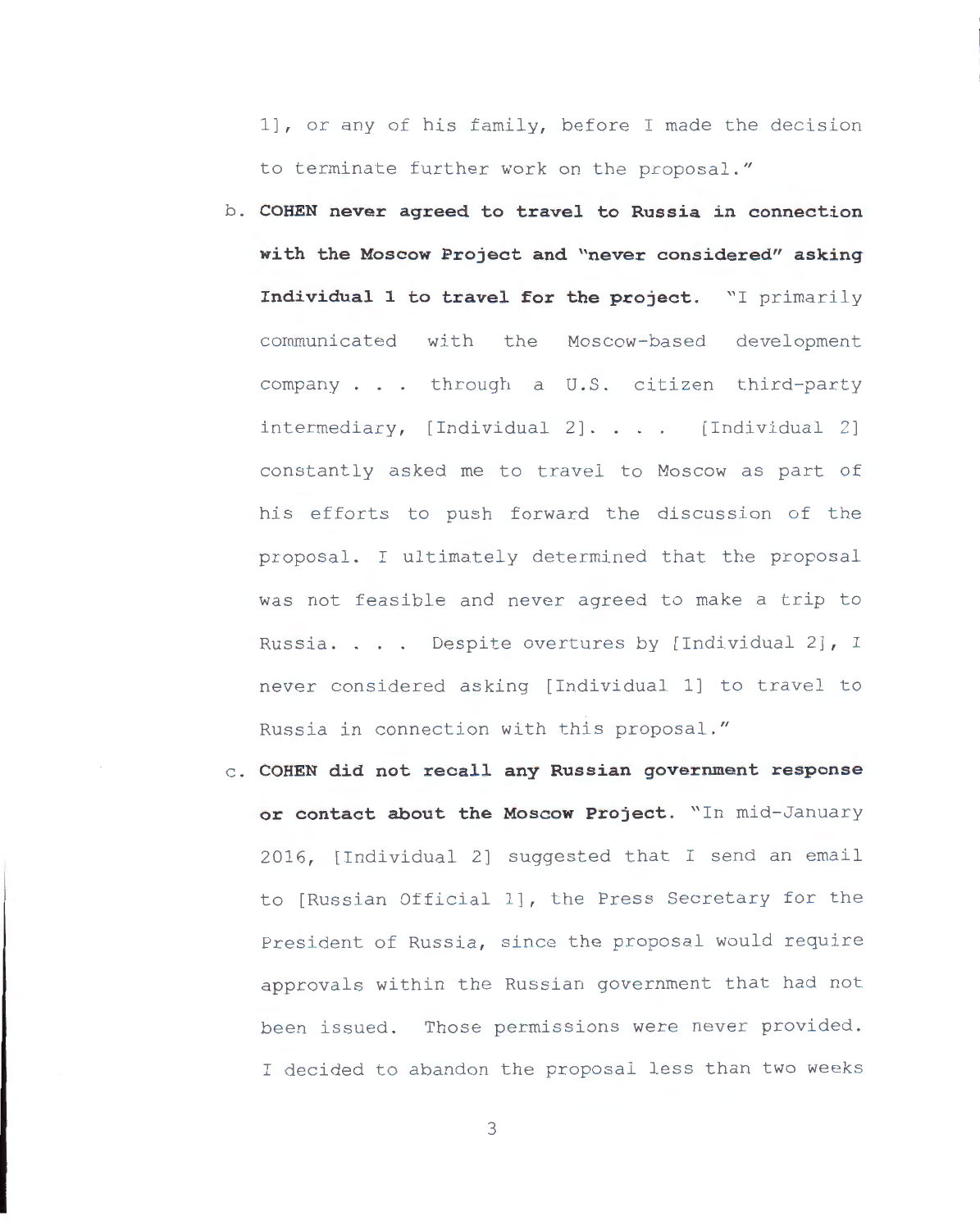later for business reasons and do not recall any response to my email, nor any other contacts by me with [Russian Official l] or other Russian government officials about the proposal ."

5. On or about September 19, 2017, COHEN was scheduled to appear before SSCI accompanied by counsel. In prepared remarks released to the public, COHEN stated, "I assume we will discuss the rejected proposal to build a [Company-branded] property in Moscow that was terminated in January of 2016; which occurred before the Iowa caucus and months before the very first primary. This was solely a real estate deal and nothing more. I was doing my job. I would ask that the two-page statement about the Moscow proposal that I sent to the Committee in August be incorporated into and attached to this transcript. "

6. On or about October 25, 2017, COHEN gave testimony to SSCI, which included testimony about the Moscow Project consistent with his prepared remarks and his two-page statement.

7. In truth and in fact, and as COHEN well knew, COHEN's representations about the Moscow Project he made to SSCI and HPSCI were false and misleading. COHEN made the false statements to (1) minimize links between the Moscow Project and Individual 1 and (2) give the false impression that the Moscow Project ended before "the Iowa caucus and . . . the very first primary," in hopes of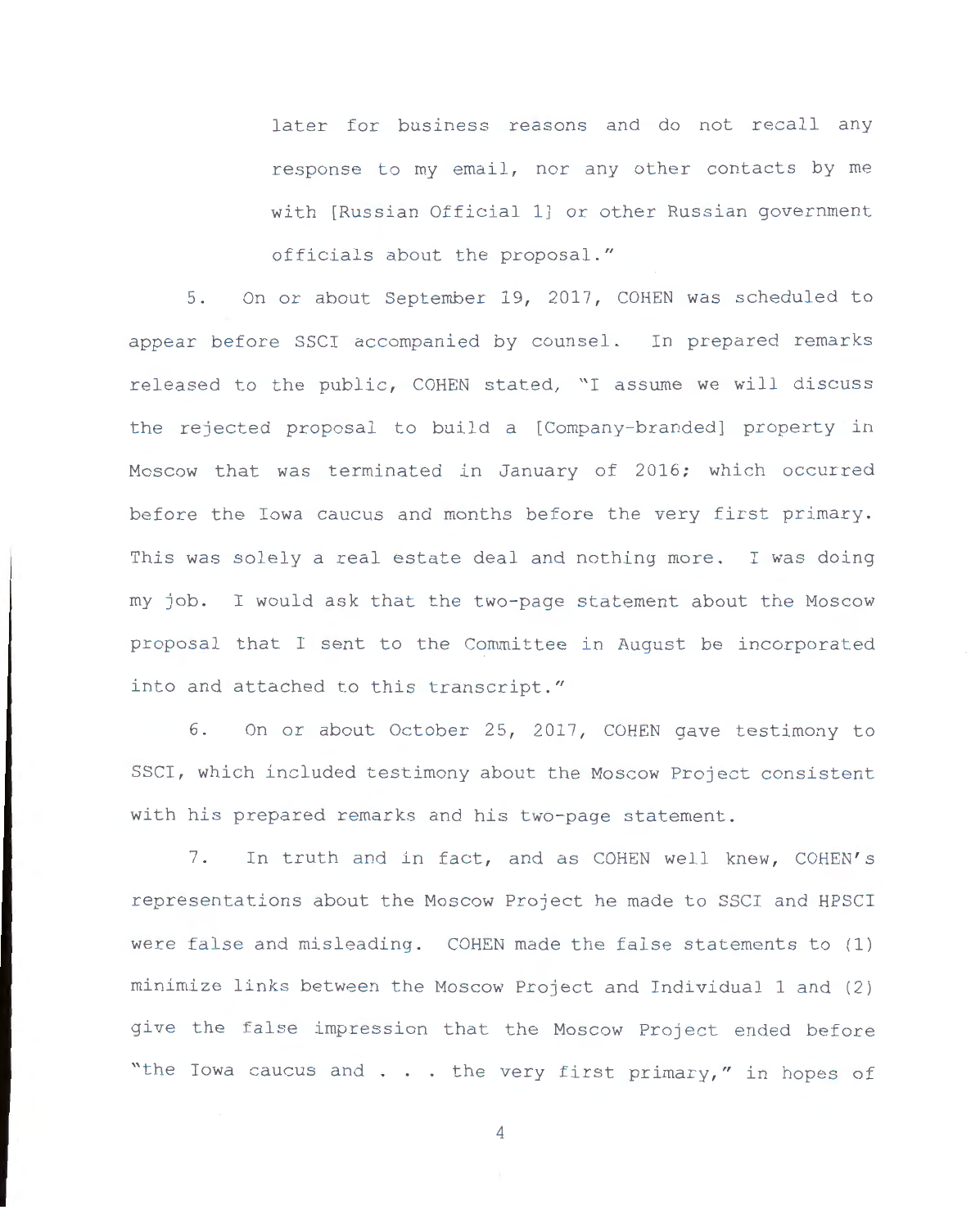limiting the ongoing Russia investigations. COHEN attempted to conceal or minimize through his false statements the following facts :

- a . **The Moscow Project was discussed multiple times within the Company and did not end in January 2016.** Instead, as late as approximately June 2016, COHEN and Individual 2 discussed efforts to obtain Russian governmental approval for the Moscow Project. COHEN discussed the status and progress of the Moscow Project with Individual 1 on more than the three occasions COHEN claimed to the Committee, and he briefed family members of Individual 1 within the Company about the project .
- b. **COHEN agreed to travel to Russia in connection with the Moscow Project and took steps in contemplation of Individual l ' s possible travel to Russia.** COHEN and Individual 2 discussed on multiple occasions traveling to Russia to pursue the Moscow Project .
	- i. COHEN asked Individual 1 about the possibility of Individual 1 traveling to Russia in connection with the Moscow Project, and asked a senior campaign official about potential business travel to Russia.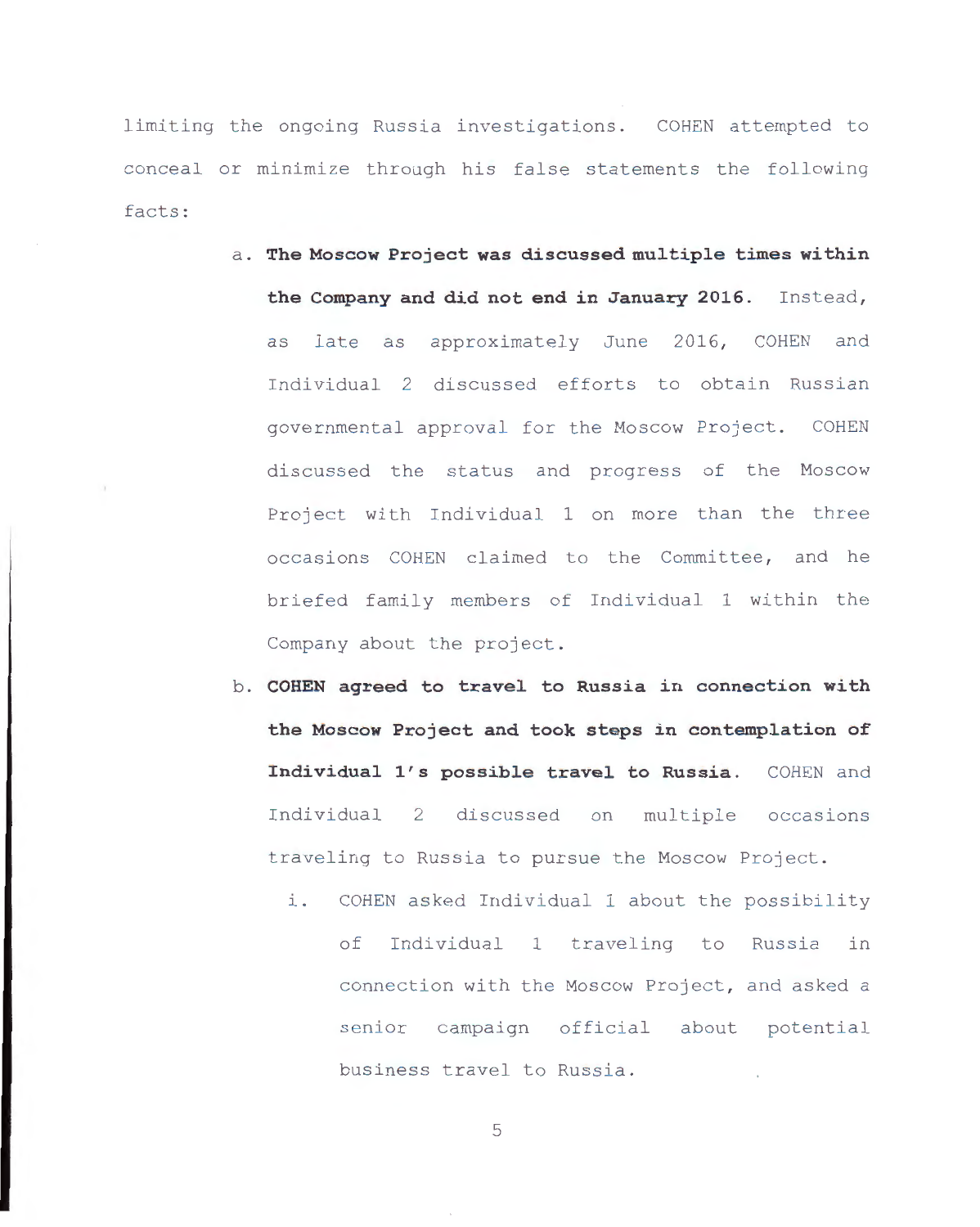- ii. On or about May 4, 2016, Individual 2 wrote to COHEN, "I had a chat with Moscow. ASSUMING the trip does happen the question is before or after the convention . . . Obviously the pre-meeting trip (you only) can happen anytime you want but the 2 big guys where [sic] the question. I said I would confirm and revert." COHEN responded, "My trip before Cleveland. [Individual l] once he becomes the nominee after the convention. "
- iii. On or about May 5, 2016, Individual 2 followed up with COHEN and wrote, "[Russian Official 1] would like to invite you as his guest to the St. Petersburg Forum which is Russia's Davos it's June 16-19. He wants to meet there with you and possibly introduce you to either [the President of Russia] or [the Prime Minister of Russia] , as they are not sure if 1 or both will be there.  $\ldots$  He said anything you want to discuss including dates and subjects are on the table to discuss. "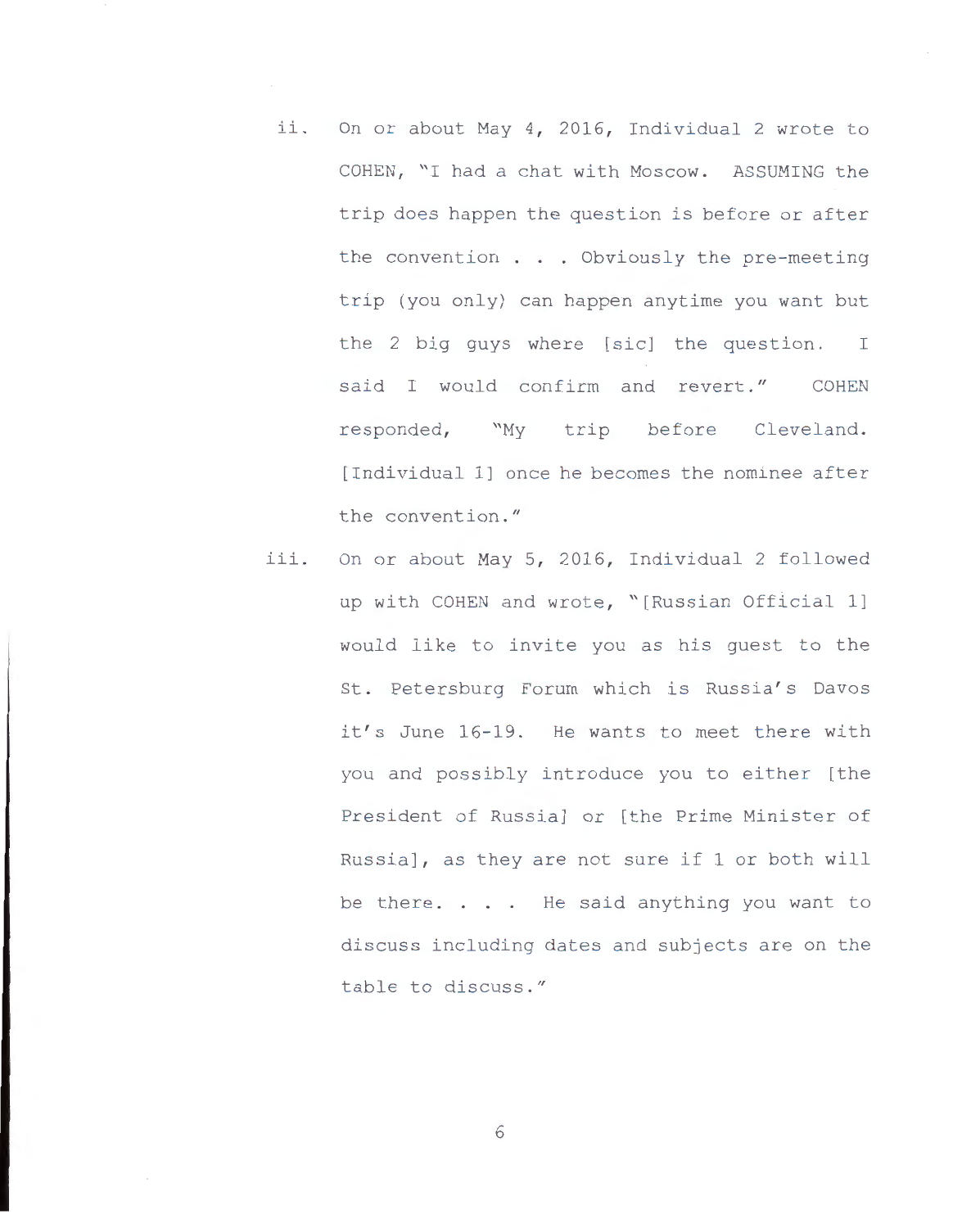- iv. On or about May 6, 2016, Individual 2 asked COHEN to confirm those dates would work for him to travel. COHEN wrote back, "Works for me."
- v. From on or about June 9 to June 14, 2016, Individual 2 sent numerous messages to COHEN about the travel, including forms for COHEN to complete. However, on or about June 14, 2016, COHEN met Individual 2 in the lobby of the Company's headquarters to inform Individual 2 he would not be traveling at that time.
- c . **COHEN did recall that in or around January 2016, COHEN received a response from the office of Russian Official 1, the Press Secretary for the President of Russia, and spoke to a member of that office about the Moscow Project.** 
	- i. On or about January 14, 2016, COHEN emailed Russian Official 1's office asking for assistance in connection with the Moscow Project. On or about January 16, 2016, COHEN emailed Russian Official 1's office again, said he was trying to reach another high-level Russian official, and asked for someone who spoke English to contact him.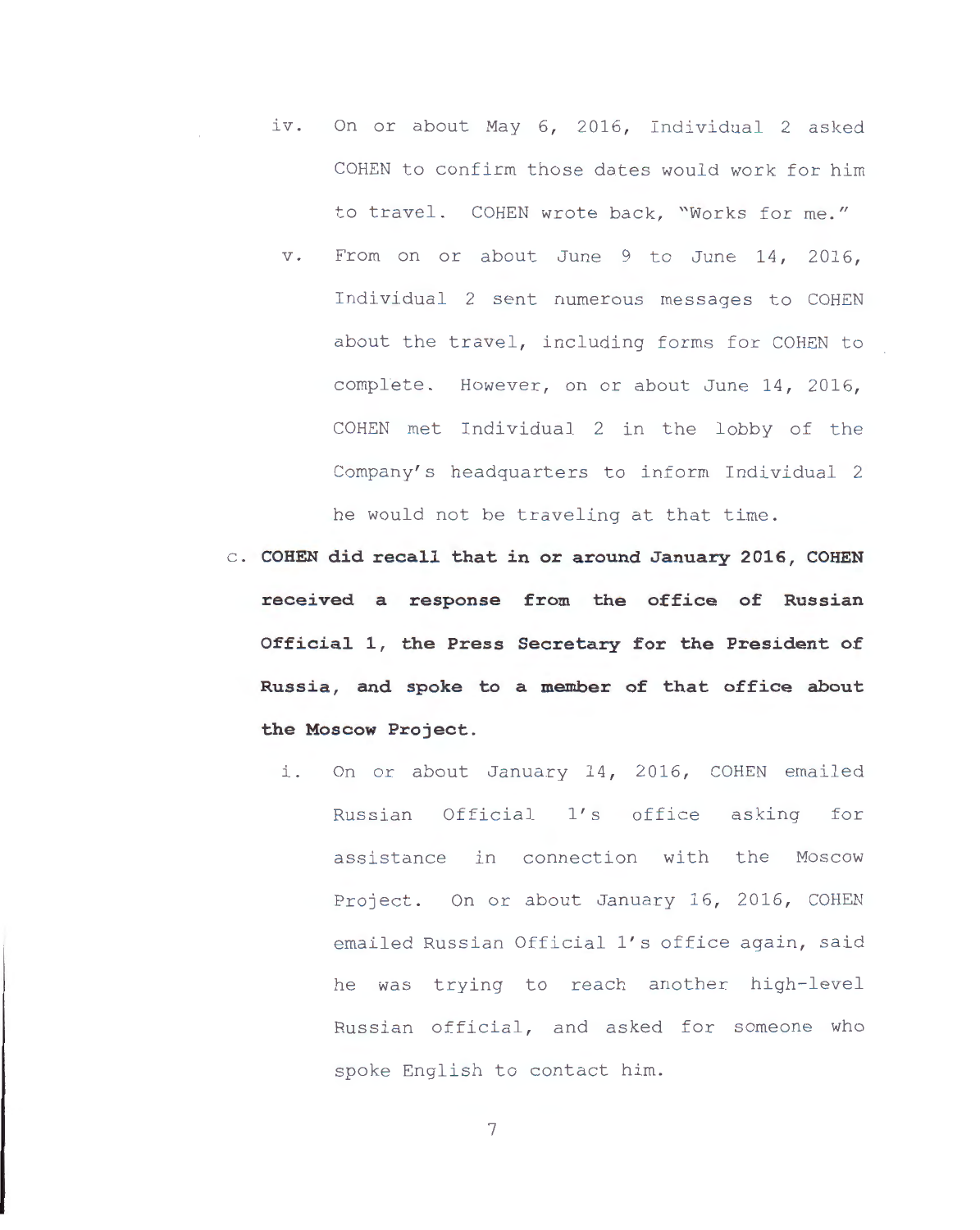- ii. On or about January 20, 2016, COHEN received an email from the personal assistant to Russian Official 1 ("Assistant  $1"$ ), stating that she had been trying to reach COHEN and requesting that he call her using a Moscow-based phone number she provided .
- iii. Shortly after receiving the email, COHEN called Assistant 1 and spoke to her for approximately 20 minutes. On that call, COHEN described his position at the Company and outlined the proposed Moscow Project, including the Russian development company with which the Company had partnered. COHEN requested assistance in moving the project forward, both in securing land to build the proposed tower and financing the construction. Assistant 1 asked detailed questions and took notes, stating that she would follow up with others in Russia.
	- iv. The day after COHEN's call with Assistant 1, Individual 2 contacted him, asking for a call . Individual 2 wrote to COHEN, "It's about [the President of Russia] they called today. "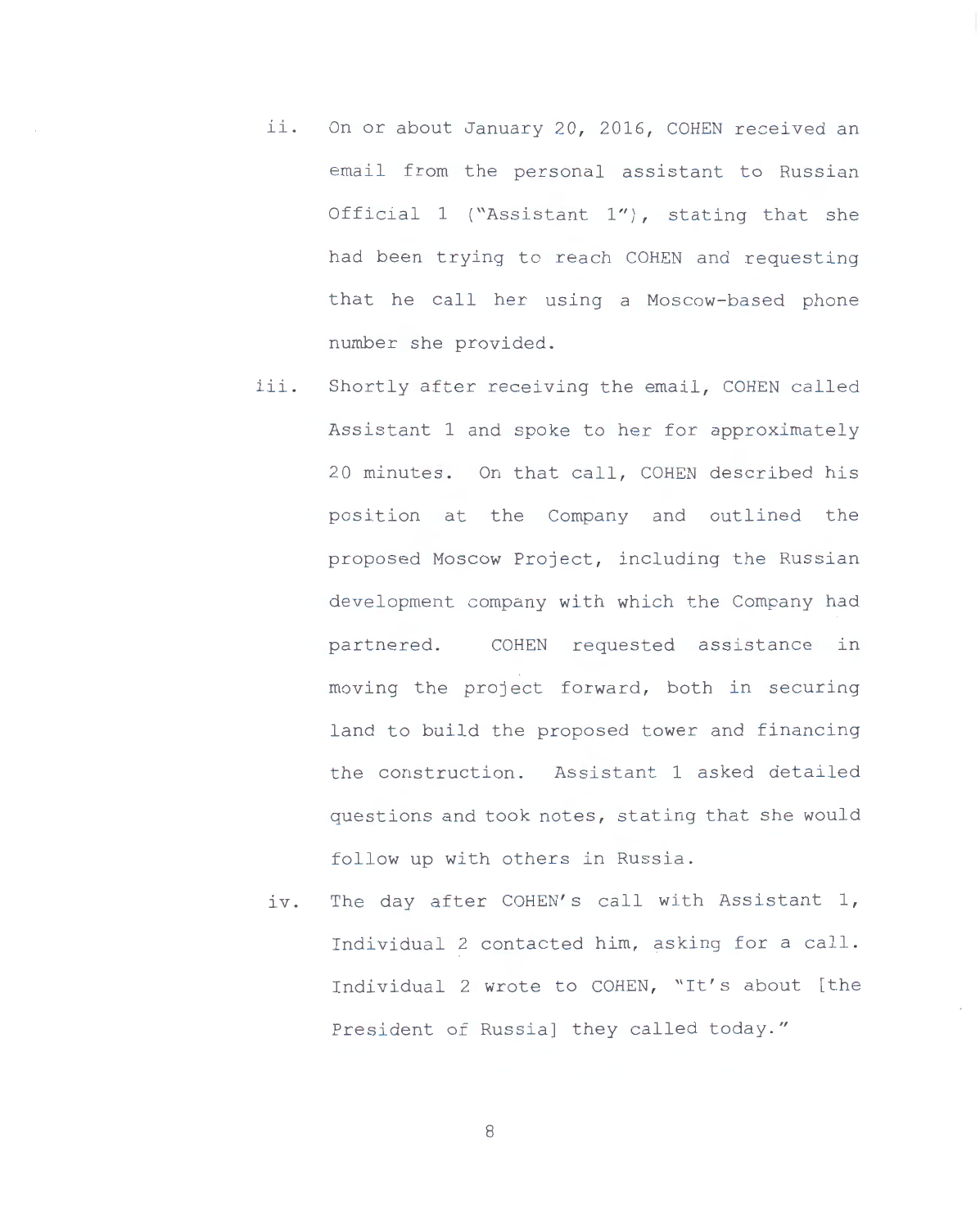## **COUNT 1 (False Statements)**

8. Paragraphs 1 through 7 of this Information are realleged and incorporated by reference as if fully set forth herein.

9. On or about August 28, 2017, the defendant MICHAEL COHEN, in the District of Columbia and elsewhere, in a matter within the jurisdiction of the legislative branch of the Government of the United States, knowingly and willfully made a materially false, fictitious, and fraudulent statement and representation, to wit, COHEN caused to be submitted a written statement to SSCI containing material false statements about the Moscow Project, including false statements about the timing of the Moscow Project, discussions with people in the Company and in Russia about the Moscow Project, and contemplated travel to Russia in connection with the Moscow Project.

(Title 18, United States Code, Section  $1001(a)(2)$ .)

ROBERT S MUELLER, Special Counsel